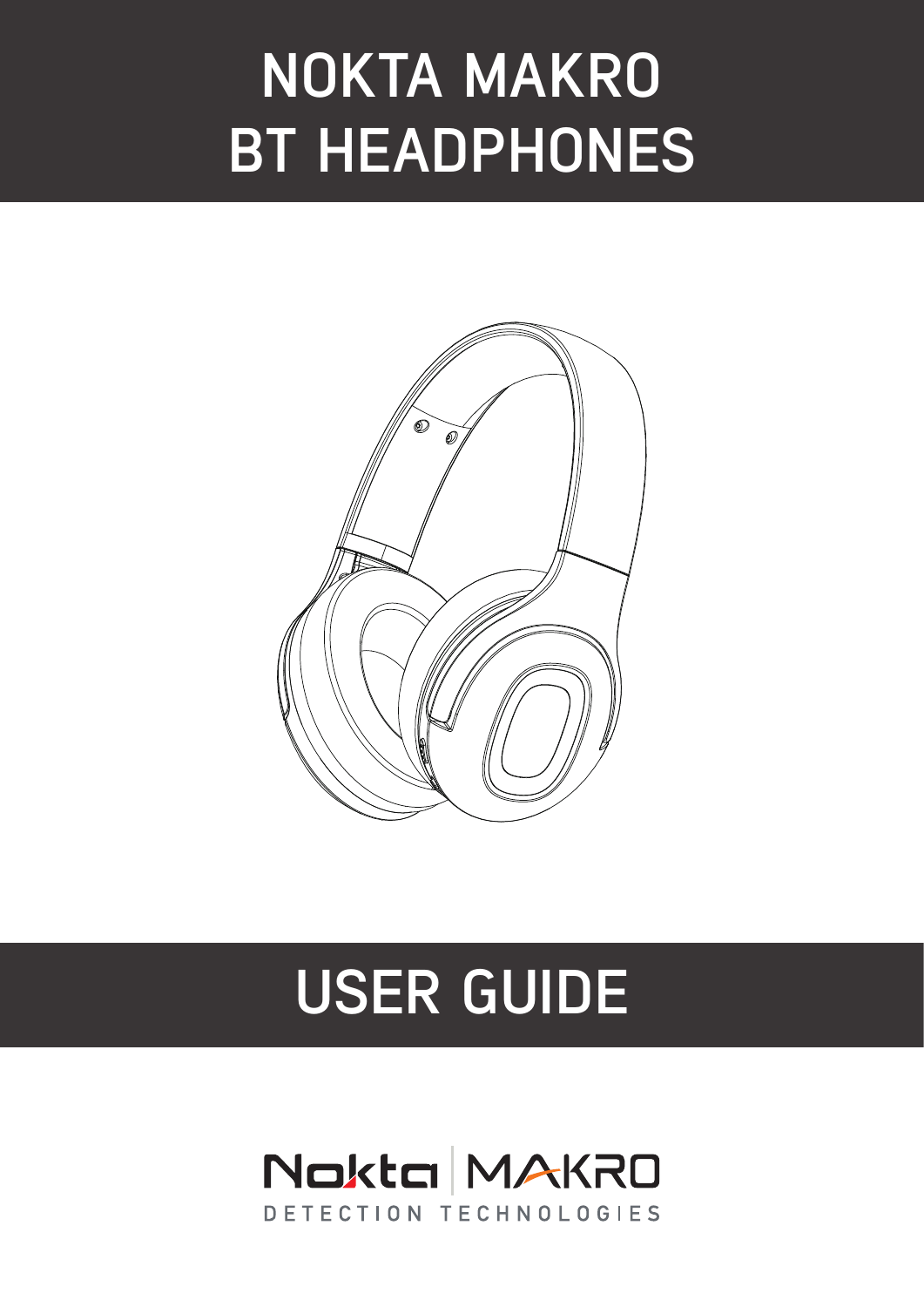#### INTRODUCTION

NOKTA MAKRO BT Headphones utilizes aptX™ Low Latency technology, which compared to standard Bluetooth®, delivers a faster and better quality audio. Therefore, when used for metal detecting, the Nokta Makro BT Headphones will provide more precise and faster target responses.



### FUNCTIONS & OPERATION

Power on: Slide the switch to ON, the green light comes on and the headphones are turned on. Power off: Slide the switch to OFF.

Bluetooth® Pairing Mode: When you turn the headphones on and hear "Power on", it will enter into pairing mode.

When you turn on the Bluetooth® connection on your detector, they will pair automatically.

On other devices, turn your BT connection on and search for "NOKTA-MAKRO" and click it to pair. Once connected, you will hear the prompt ''connected''.

Clear pairing: Long press MODE button and "V+" at the same time for 3 seconds while the device is on to clear paired devices.

NOTE! Within the pairing range, the headphones will automatically connect to the last paired devices in memory.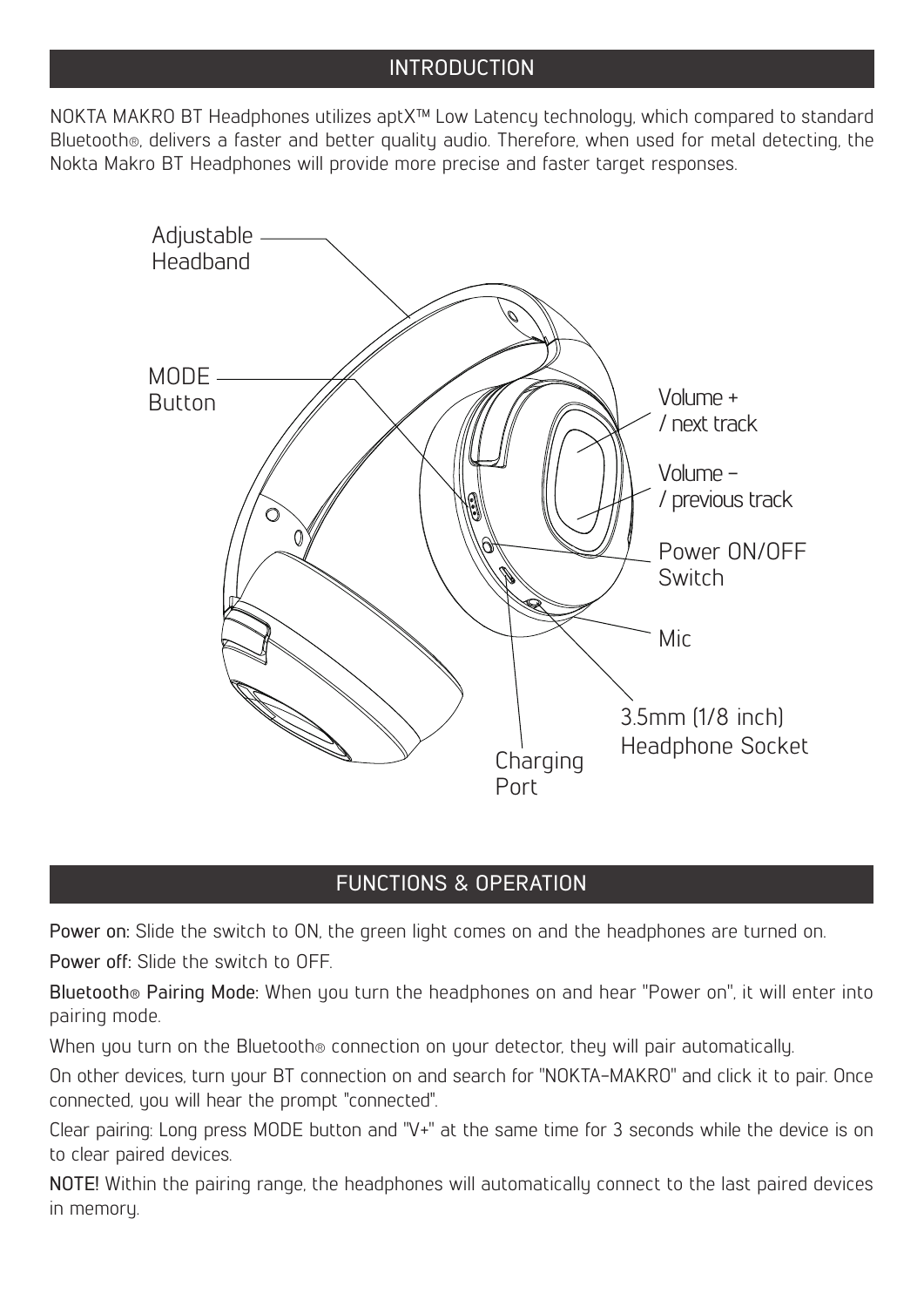Answer a call: Short press MODE button to answer the call.

Refuse a call: Long press MODE button about 1 second to ignore an incoming call.

Call hang up: Short press MODE button to hang up the call.

Last number redial: Double click MODE button to call the last number when it's connected with your mobile phone.

Switching devices: During a call, long press ''V+'' button about 1 second to switch between the headphones and the mobile phone.

Voice dialing: Press MODE button for 1 second in "standbu" status to trigger voice dial and turn on the phone's voice assistant.

Mute: Short press "V+" and "V-" buttons at the same time to mute and unmute.

#### Music Functions

Play & Stop: Press MODE button to play and stop the music.

Volume up: Press ''V+'' to increase the volume. Maximum level will be indicated with a beep.

Volume down: Press ''V-'' to decrease the volume. Minimum level will be indicated with a beep.

Previous track: Press and hold "V-" button for 2 seconds to play the previous song.

Next track: Press and hold "V+" button for 2 seconds to play the next song.

## SAFETY PRECAUTIONS!

Do not attempt to disassemble or modify the headphones!

Do not expose the headphones to water or excess humidity. The headphones are NOT waterproof.

Keep the headphones' indicator light away from children's or animals' eyes.

Do not expose the headphones to extremely low or high temperatures (below 0°C or above 45°C / 32°F to 113°F)

Do not use the headphones in thunderstorm which might cause malfunction and increase the risk of electric shock.

This product contains a built- in lithium battery. To avoid explosion, please do not expose the product to intense sunlight and keep it away from fire. Dispose the lithium battery according to your local laws and regulations, do not dispose it as regular household garbage. The lithium battery cannot be replaced by the user!

Protect the headphones against impacts during normal use. For shipping, carefully place it in a carton and secure with shock resistant packaging.

# CHARGING THE HEADPHONES

Any high quality USB charger can be used to charge the headphones. To charge the headphones, insert the USB charging cable to charging port on your headphones. The LED will remain solid red during charging. When charging is complete, the red light will turn off.